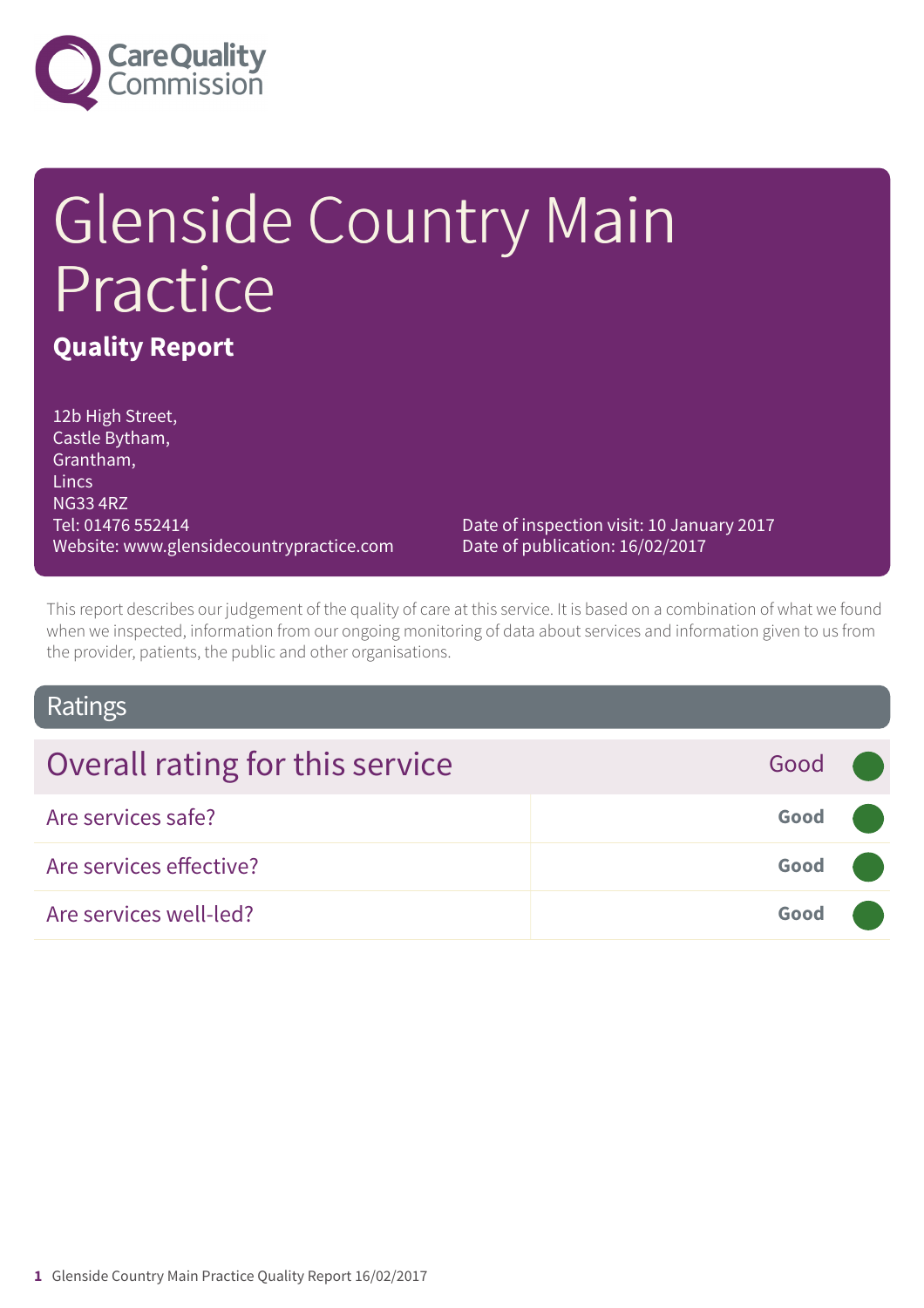### **Contents**

| Summary of this inspection                  | Page           |
|---------------------------------------------|----------------|
| Overall summary                             | 2              |
| The five questions we ask and what we found | $\overline{4}$ |
| The six population groups and what we found | 6              |
| Areas for improvement                       | 9              |
| Detailed findings from this inspection      |                |
| Our inspection team                         | 10             |
| Why we carried out this inspection          | 10             |
| How we carried out this inspection          | 10             |
| Detailed findings                           | 11             |

### Overall summary

#### **Letter from the Chief Inspector of General Practice**

We carried out an announced comprehensive inspection of the practice on 23 June 2016. A breach of legal requirements was found. After the comprehensive inspection the practice wrote to us to say what they would do to meet the legal requirements in relation to the breach of Regulations 12, 17 and 18.

We undertook a focussed inspection on 10 January 2017 to check that they had followed their action plan and to confirm they now met their legal requirements. This report only covers our findings in relation to those requirements. You can read the last comprehensive inspection report from June 2016 by selecting the 'all reports' link for Glenside Country Main Practice on our website at www.cqc.co.uk

Overall the practice is now rated as Good. The overall rating for all the population groups are rated as good.

• We found that the system for significant events had been reviewed along with the policy and reporting form. Recording and investigations were detailed and actions were identified and implemented. Meeting minutes represented the discussion that took place. Themes and trends had been identified.

- The practice had implemented an effective system for dealing with patient safety alerts.
- Patients on the safeguarding register had been reviewed to ensure where appropriate icons and alerts were visible on the electronic patient record system.
- Risks to patients were now assessed and most were now well managed.
	- The system in place for regular and accurate temperature monitoring of the pharmaceutical fridges on both sites to ensure that vaccines were stored safely had been improved to ensure accurate monitoring
	- NICE guidance was now a standing agenda item on clinical meetings which ensured all clinical staff kept up to date with national guidance and guidelines.
	- Further clinical audits had been completed but further work was required to ensure they demonstrated that improvements have been achieved.
	- Monitoring of staff training had been reviewed and staff appraisals had now taken place.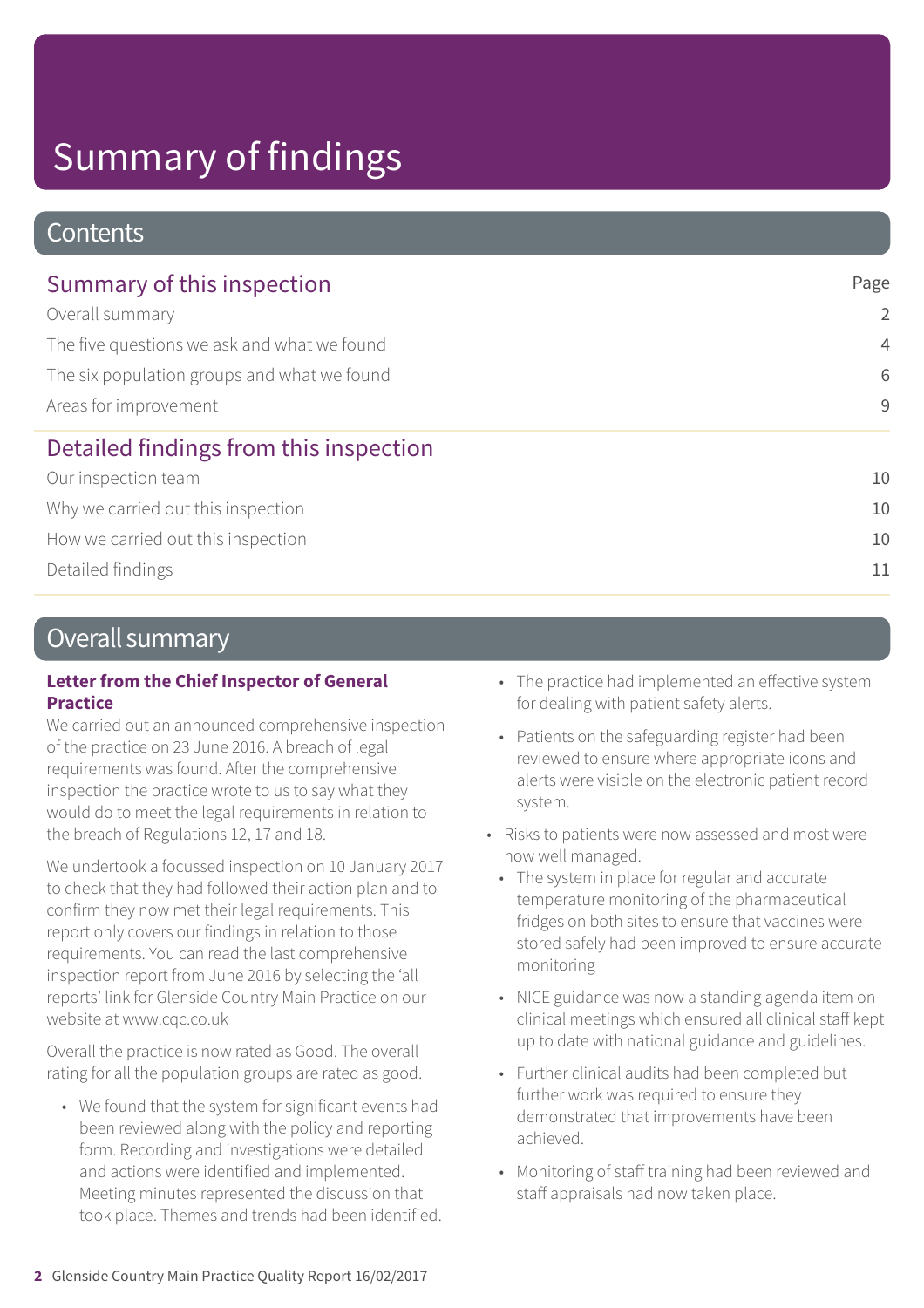- A system was now in place to check and monitor that changes to patient's medicines following discharge from hospital was carried out in a timely manner.
- The practice had reviewed the system for the identification of carers and provided written information to direct carers to the various avenues of support available to them.
- The practice had continued to update policies and procedures which would provide guidance and enable staff to carry out their roles in a safe and effective manner which are reflective of the requirements of the practice.
- The practice now had an effective governance system in place.

The areas where the provider should make improvement are:

- Complete the work required to ensure staff and patients are safe. For example, in regard to legionella.
- Ensure monitoring of legionella water temperatures are carried out monthly as per national guidance.
- Carry out a full fire drill at both Castle Bytham and Corby Glen and document and issues found and actions to be completed.
- Complete further clinical audits including completed cycles and ensure there is evidence to demonstrate improvement in patient outcomes.

#### **Professor Steve Field (CBE FRCP FFPH FRCGP)**

Chief Inspector of General Practice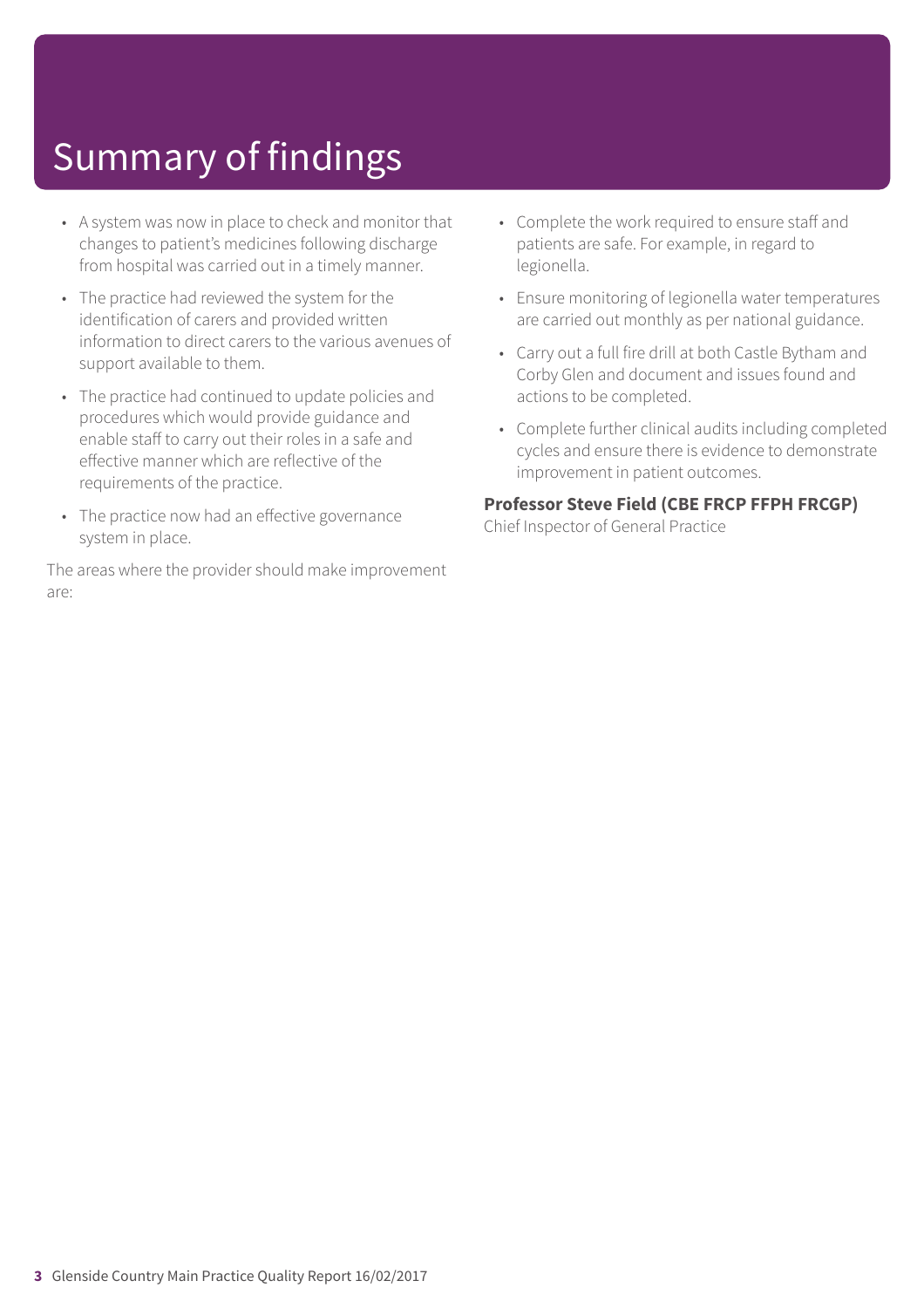### The five questions we ask and what we found

We always ask the following five questions of services.

#### **Are services safe?**

The practice is rated as good for providing safe services.

- There was a much improved system in place for reporting and recording significant events. We found that the system in place for significant events had been updated. Recording and investigations were detailed and actions were identified and implemented. We saw evidence that lessons were shared to make sure action was taken to improve safety in the practice. Themes and trends had been identified.
- The practice had implemented an effective system for dealing with patient safety alerts.
- Patients on the safeguarding register had been reviewed to ensure where appropriate icons and alerts were visible on the electronic patient record system.
- Risks to patients were now assessed and most were well managed.

#### **Are services effective?**

The practice is rated as good for providing effective services

- Although some clinical audits had taken place further work was required to ensure the practice could evidence that they had demonstrated quality improvements to patient outcomes.
- We saw evidence that the practice had made changes to the system in place to ensure referrals were completed in a timely manner.
- The practice had reviewed their system for the scanning of incoming post and the monitoring of changes to patients medicines on discharge from hospital. Both systems were now effective.
- The system for the monitoring of training had been reviewed and we found that it was easy to identify when training and updates were due.
- A system was now in place to ensure all staff had a yearly appraisal and there was clinical input evident in nurse appraisals we reviewed.

#### **Are services well-led?**

The practice is rated as good for being well-led.

• Since our inspection in June 2016 we found that the practice had made significant improvements.

**Good –––**

**Good –––**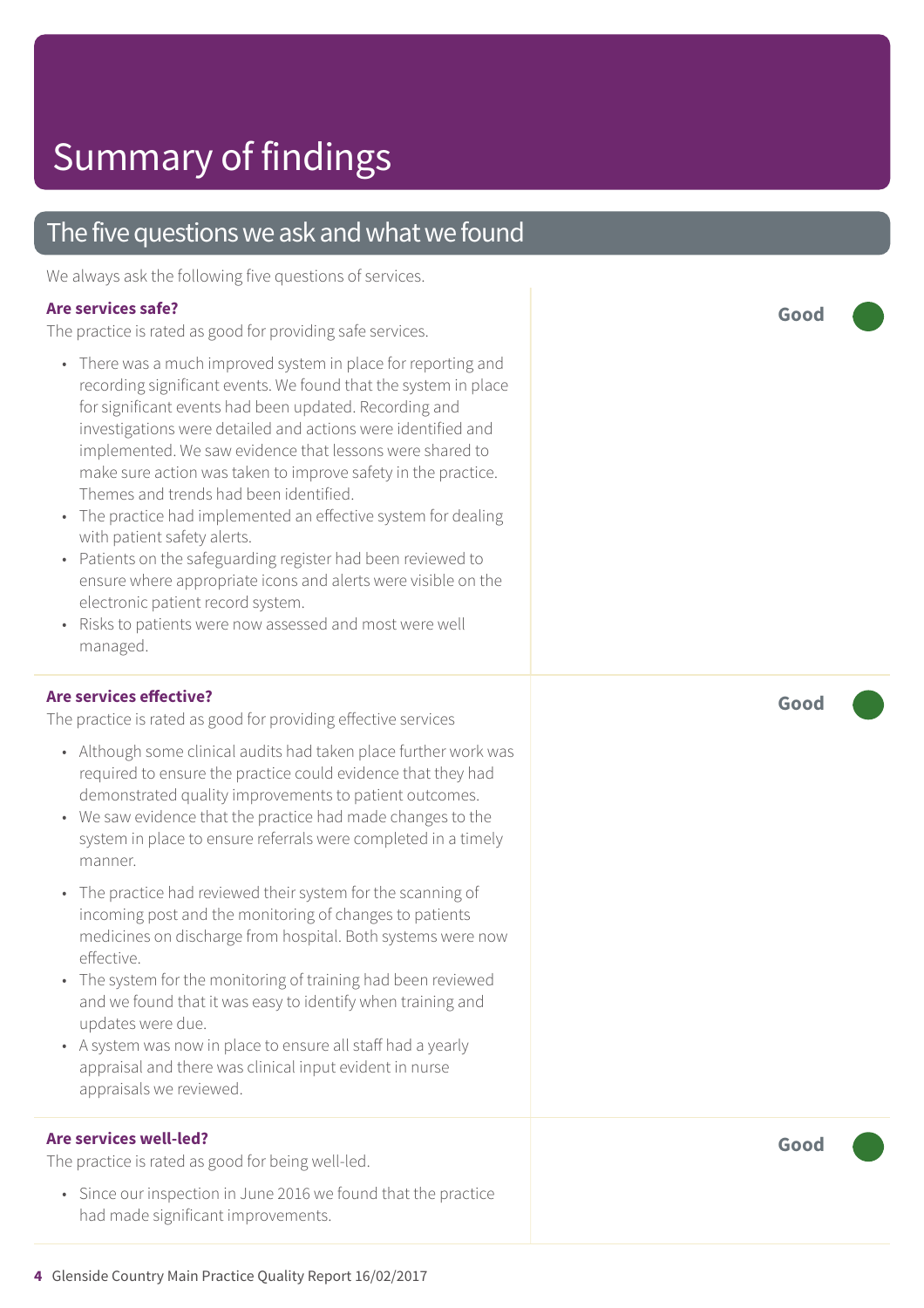- The practice now had an overarching governance framework which supported the delivery of the practice strategy and good quality care.
- Risks were assessed and most had been well managed.
- Clinical audits had taken place we further work was required to demonstrated the improvements to patient outcomes.
- The practice now had effective systems in place to ensure referrals were completed in a timely manner, monitor changes to patients medicines on discharge from hospital and for the scanning of incoming post.
- The practice had evidence of a range of meeting minutes. There was a clear format with more detail of discussion and responsibility for actions being documented.
- The practice now had a system in place where policies and procedures to govern activity, would be reviewed on a yearly basis to provide guidance to staff.
- The provider was aware of and complied with the requirements of the duty of candour. The partners encouraged a culture of openness and honesty. The practice had systems in place for notifiable safety incidents and ensured this information was shared with staff to ensure appropriate action was taken.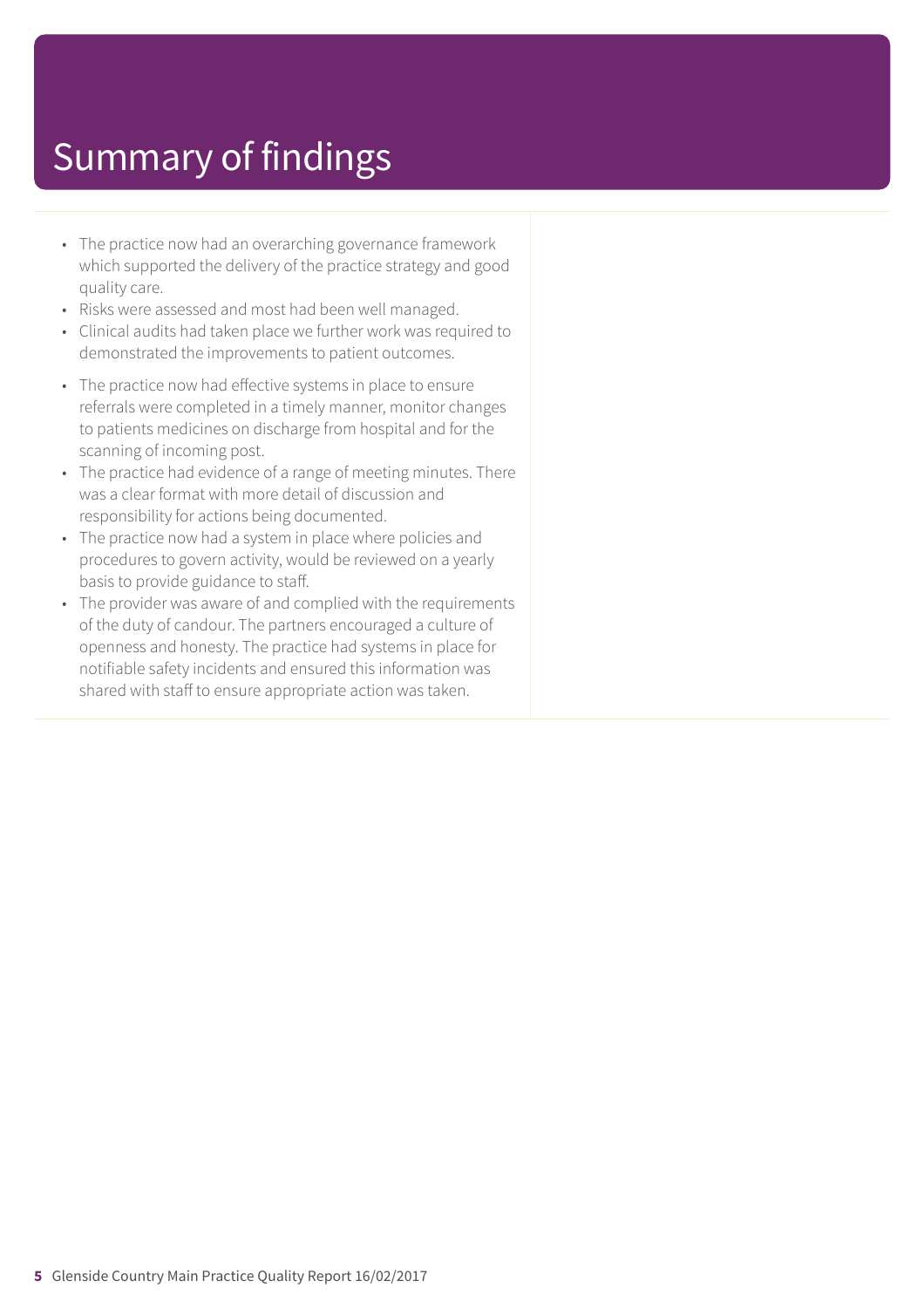### The six population groups and what we found

We always inspect the quality of care for these six population groups.

#### **Older people**

We carried out an announced comprehensive inspection of the practice on 23 June 2016. A breach of legal requirements was found. After the comprehensive inspection the practice wrote to us to say what they would do to meet the legal requirements in relation to the breach of Regulations 12, 17 and 18.

We undertook a focussed inspection on 10 January 2017 to check that they had followed their action plan and to confirm they now met their legal requirements. This report only covers our findings in relation to those requirements. You can read the last comprehensive inspection report from June 2016 by selecting the 'all reports' link for Glenside Country Main Practice on our website at www.cqc.co.uk

Following this most recent inspection we found that overall the practice was now rated as good and significant improvements had been made specifically, the ratings for providing a safe, effective and well led service. These rating applied to everyone using the practice, including this population group

The practice is now rated as good for the care of older people.

#### **People with long term conditions**

We carried out an announced comprehensive inspection of the practice on 23 June 2016. A breach of legal requirements was found. After the comprehensive inspection the practice wrote to us to say what they would do to meet the legal requirements in relation to the breach of Regulations 12, 17 and 18.

We undertook a focussed inspection on 10 January 2017 to check that they had followed their action plan and to confirm they now met their legal requirements. This report only covers our findings in relation to those requirements. You can read the last comprehensive inspection report from June 2016 by selecting the 'all reports' link for Glenside Country Main Practice on our website at www.cqc.co.uk

Following this most recent inspection we found that overall the practice was now rated as good and significant improvements had been made specifically, the ratings for providing a safe, effective and well led service. These rating applied to everyone using the practice, including this population group

The practice is now rated as good for the care of people with long-term conditions.

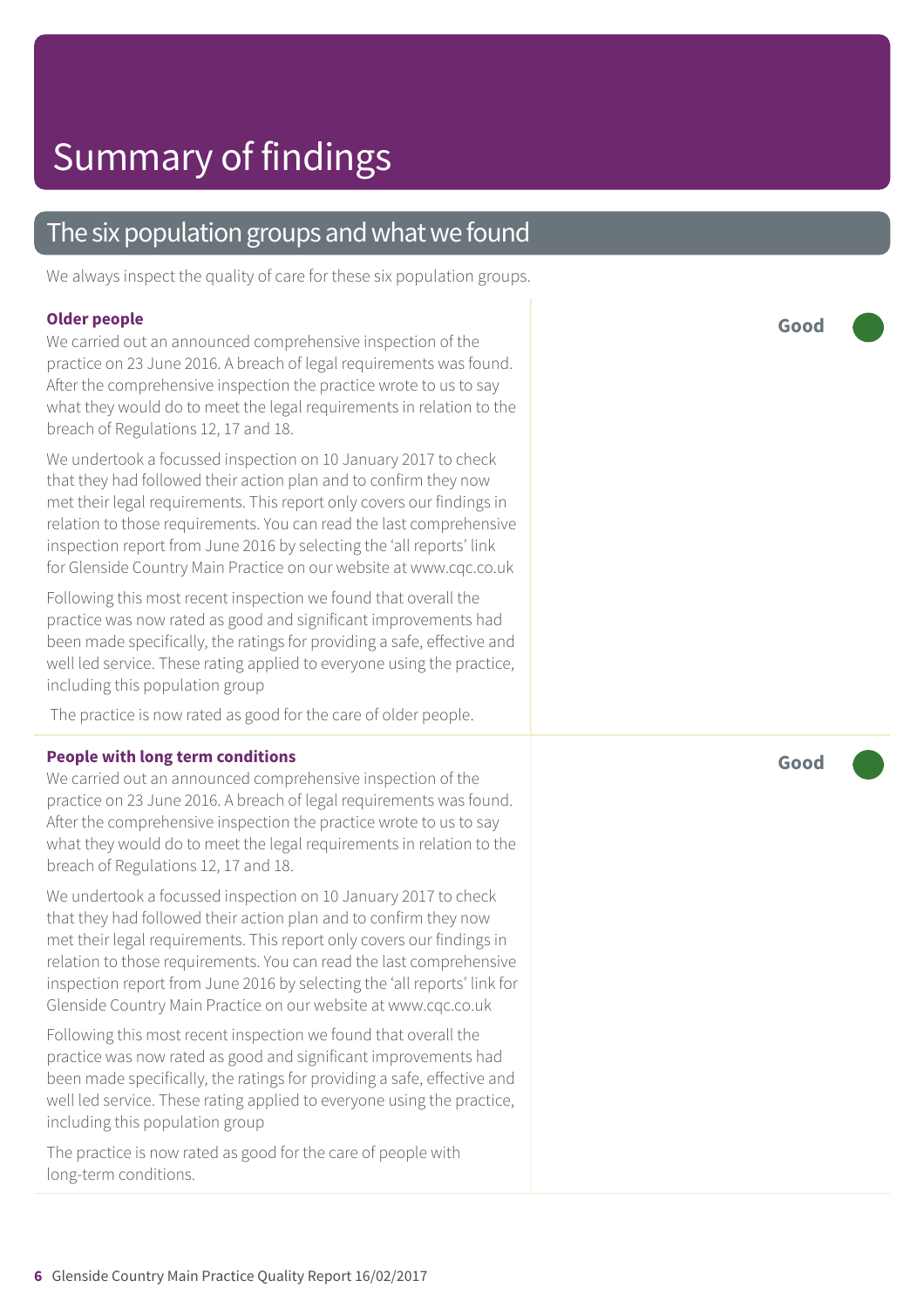#### **Families, children and young people**

We carried out an announced comprehensive inspection of the practice on 23 June 2016. A breach of legal requirements was found. After the comprehensive inspection the practice wrote to us to say what they would do to meet the legal requirements in relation to the breach of Regulations 12, 17 and 18.

We undertook a focussed inspection on 10 January 2017 to check that they had followed their action plan and to confirm they now met their legal requirements. This report only covers our findings in relation to those requirements. You can read the last comprehensive inspection report from June 2016 by selecting the 'all reports' link for Glenside Country Main Practice on our website at www.cqc.co.uk

Following this most recent inspection we found that overall the practice was now rated as good and significant improvements had been made specifically, the ratings for providing a safe, effective and well led service. These rating applied to everyone using the practice, including this population group

The practice is now rated as good for the care of families, children and young people.

#### **Working age people (including those recently retired and students)**

We carried out an announced comprehensive inspection of the practice on 23 June 2016. A breach of legal requirements was found. After the comprehensive inspection the practice wrote to us to say what they would do to meet the legal requirements in relation to the breach of Regulations 12, 17 and 18.

We undertook a focussed inspection on 10 January 2017 to check that they had followed their action plan and to confirm they now met their legal requirements. This report only covers our findings in relation to those requirements. You can read the last comprehensive inspection report from June 2016 by selecting the 'all reports' link for Glenside Country Main Practice on our website at www.cqc.co.uk

Following this most recent inspection we found that overall the practice was now rated as good and significant improvements had been made specifically, the ratings for providing a safe, effective and well led service. These rating applied to everyone using the practice, including this population group

The practice is now rated as good for the care of working-age people (including those recently retired and students).

**Good –––**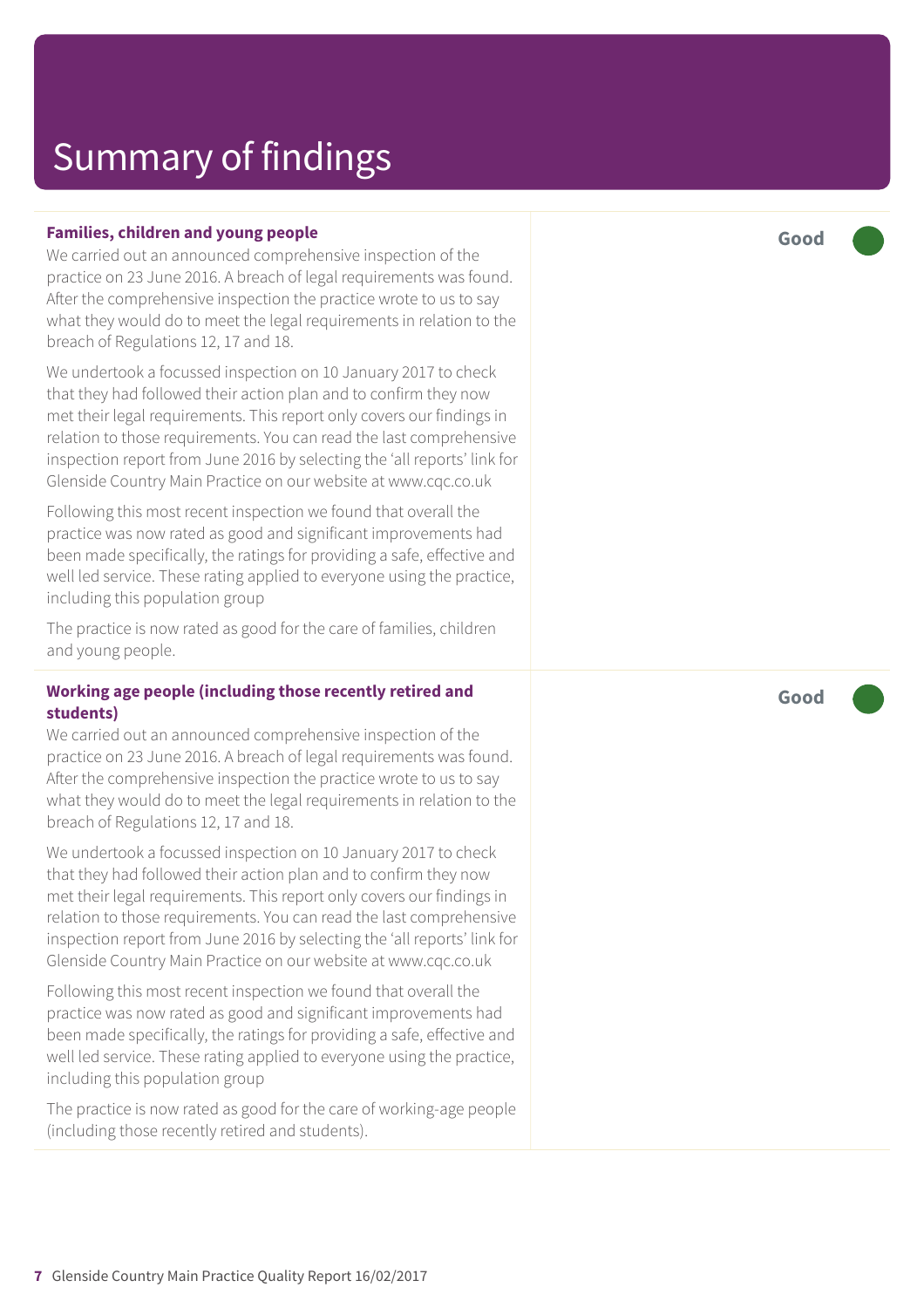#### **People whose circumstances may make them vulnerable**

We carried out an announced comprehensive inspection of the practice on 23 June 2016. A breach of legal requirements was found. After the comprehensive inspection the practice wrote to us to say what they would do to meet the legal requirements in relation to the breach of Regulations 12, 17 and 18.

We undertook a focussed inspection on 10 January 2017 to check that they had followed their action plan and to confirm they now met their legal requirements. This report only covers our findings in relation to those requirements. You can read the last comprehensive inspection report from June 2016 by selecting the 'all reports' link for Glenside Country Main Practice on our website at www.cqc.co.uk

Following this most recent inspection we found that overall the practice was now rated as good and significant improvements had been made specifically, the ratings for providing a safe, effective and well led service. These rating applied to everyone using the practice, including this population group

The practice is now rated as good for the care of people whose circumstances may make them vulnerable.

#### **People experiencing poor mental health (including people with dementia)**

We carried out an announced comprehensive inspection of the practice on 23 June 2016. A breach of legal requirements was found. After the comprehensive inspection the practice wrote to us to say what they would do to meet the legal requirements in relation to the breach of Regulations 12, 17 and 18.

We undertook a focussed inspection on 10 January 2017 to check that they had followed their action plan and to confirm they now met their legal requirements. This report only covers our findings in relation to those requirements. You can read the last comprehensive inspection report from June 2016 by selecting the 'all reports' link for Glenside Country Main Practice on our website at www.cqc.co.uk

Following this most recent inspection we found that overall the practice was now rated as good and significant improvements had been made specifically, the ratings for providing a safe, effective and well led service. These rating applied to everyone using the practice, including this population group

The practice is now rated as good for the care of people experiencing poor mental health (including people with dementia). **Good –––**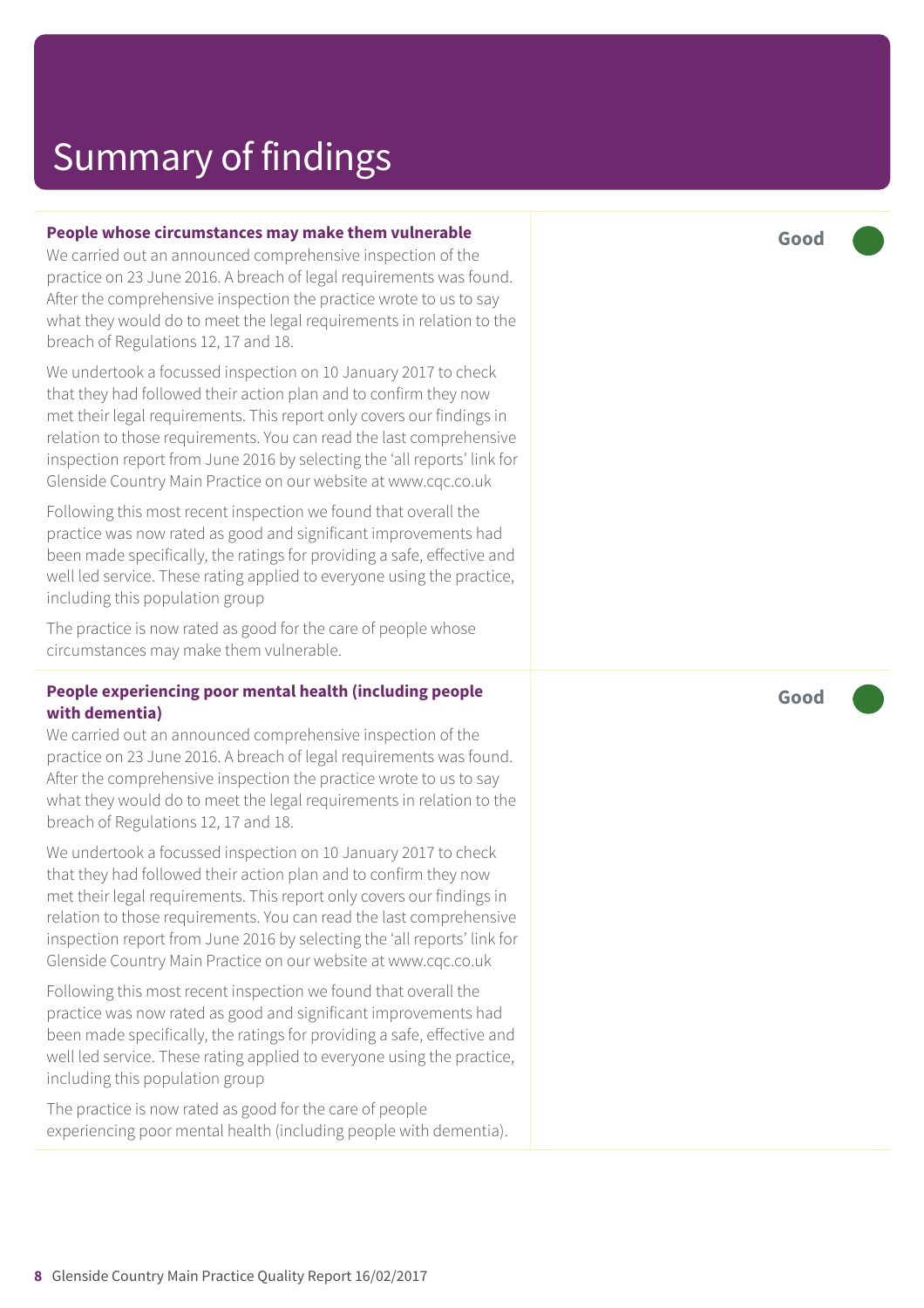### Areas for improvement

#### **Action the service SHOULD take to improve**

- Complete the work required to ensure staff and patients are safe. For example, in regard to legionella.
- Ensure monitoring of legionella water temperatures are carried out monthly as per national guidance.
- Carry out a full fire drill at both Castle Bytham and Corby Glen and document any issues found and actions to be completed.
- Complete further clinical audits including completed cycles and ensure there is evidence to demonstrate improvement in patient outcomes.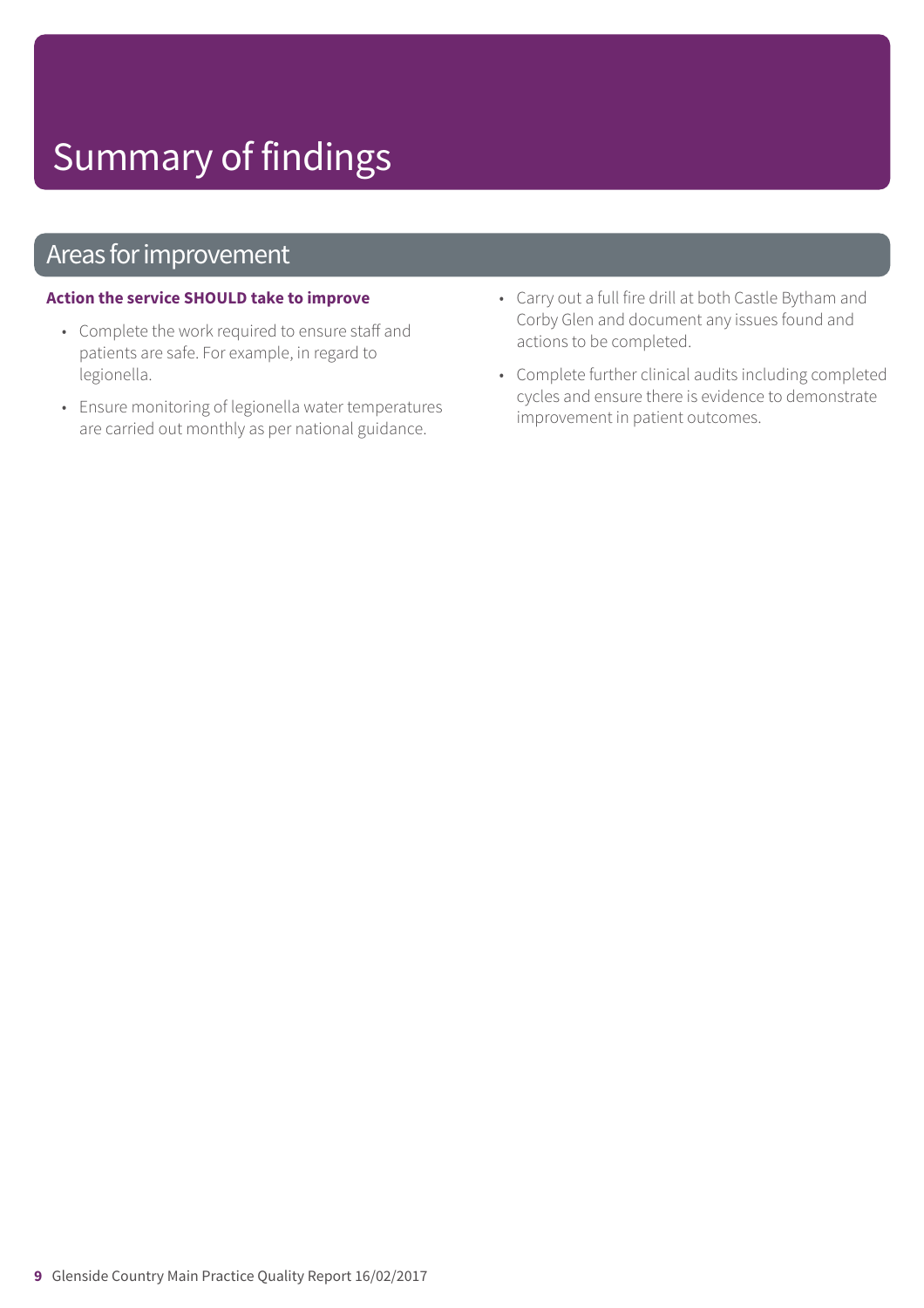

# Glenside Country Main Practice

**Detailed findings**

### Our inspection team

#### **Our inspection team was led by:**

This inspection was led by a CQC Lead Inspector and included a GP specialist adviser.

### Why we carried out this inspection

We undertook an announced focussed inspection of Glenside Country Main Practice on 10 January 2017. This inspection was carried out to check that improvements to meet legal requirements planned by the practice after our comprehensive inspection on 23 June 2016 had been made. We inspected against three of the five questions we asked about the service:

• Is the service Safe, Effective and Well-led?

This is because the service was not meeting some legal requirements.

### How we carried out this inspection

We spoke with lead GP partner, practice manager and members of the administration team.

We reviewed healthcare records, policies and procedures relating to the clinical and general governance of the service.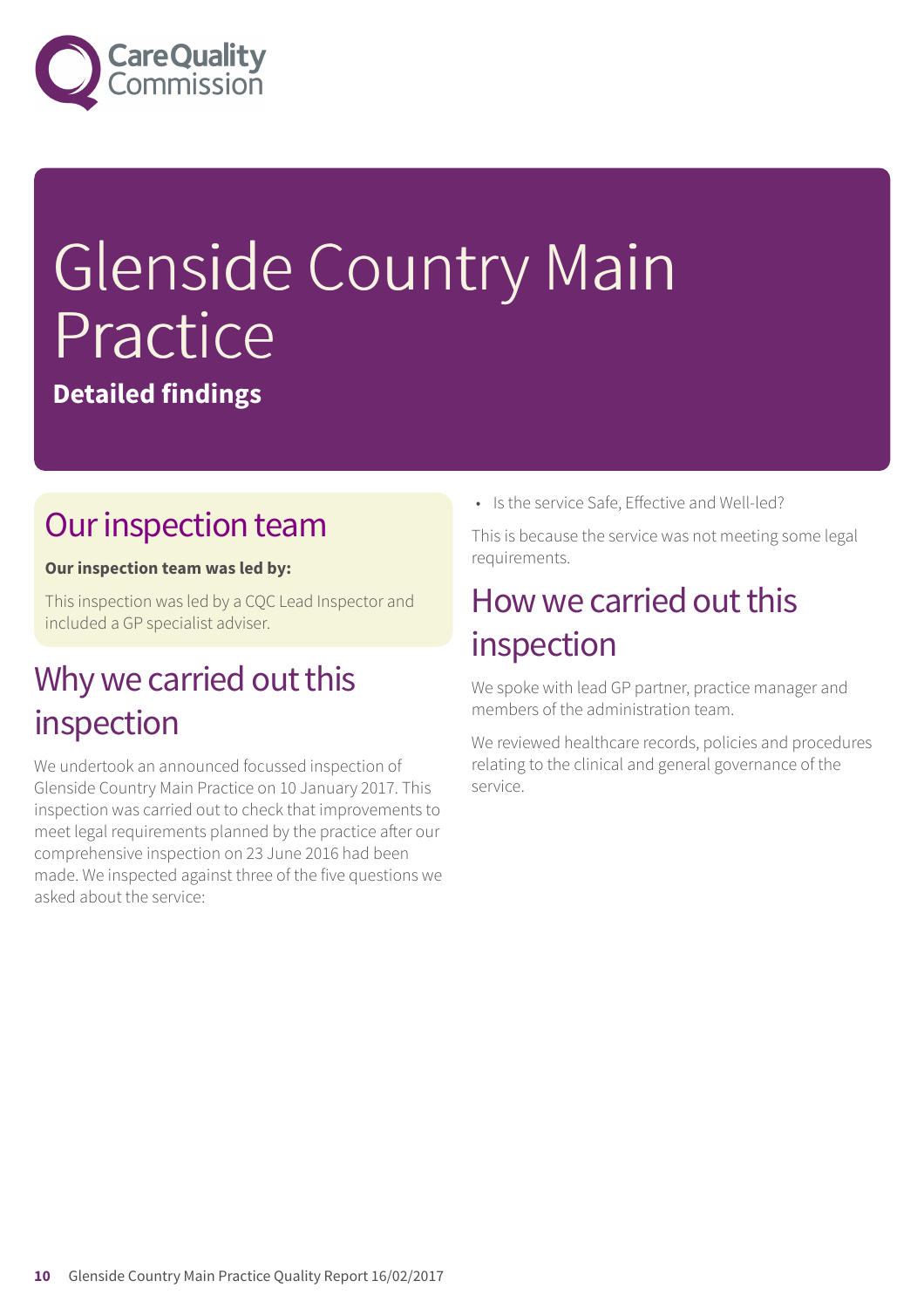# Are services safe?

### **Our findings**

At our previous inspection on 23 June 2016 we rated the practice as requires improvement for providing safe services as the arrangements in respect of significant events, patient safety alerts, monitoring and assessment of risk and cleanliness and infection control were not adequate.

These arrangements had significantly improved when we undertook a follow up inspection on 10 January 2017. The practice is now rated as good for providing safe services.

#### **Safe track record and learning**

At the inspection in June 2016 we found the practice had a system in place for reporting and recording significant events. We looked at some recorded significant events and we found that some issues had been considered and learning shared. However, they had not always been reviewed or investigated sufficiently to ensure that relevant learning and improvement could take place.

At our most recent inspection we found the practice had revised their significant event process and policy. There was now an effective system in place. A log was kept of significant events, with each incident numbered, risk rated and details kept of review date, actions, when to be completed by and where and when learning outcomes had been discussed. Significant events were discussed at practice meetings and minutes of these were shared with all staff in order that those not able to attend the meeting were included in the learning. Themes and trends had been identified.

At the inspection in June 2016 we found that the practice did not have an effective system in place for dealing with safety alerts received by the practice. Alerts were disseminated to all staff and we saw examples where alerts had been acted on. However there was no system in place to assure the practice that all relevant alerts had been acted upon.

At this inspection we found that the system had been reviewed and the practice now kept a log which enabled them to demonstrate that the safety alerts received by the practice were seen by the relevant staff and actions had been completed where appropriate.

At the inspection in June 2016 we found that the practice did not have an effective system in place to monitor children who had safeguarding issues. We also found that not all children had alerts on their patient's records.

At this inspection we found a clear and effective system in place to keep people safe and safeguarded from abuse. The safeguarding register had been reviewed and updated.

The system in place for the prevention and detection of infection was not effective. We found that the practice did not have a system in place to allow any daily cleaning, for example, of flooring in both clinical and non-clinical areas and toilets. This was because the cleaner was employed to clean at Castle Bytham twice a week and only once a week at Corby Glen. There was no system in place for deep cleaning of carpets.

At this inspection we found that the practice had revised the cleaning programme, recruited a second cleaner and now had a system in place for the prevention and detection of infection.

At the last inspection we found that the fridges used to store vaccines did not have a secondary thermometer in place in order to cross-check the accuracy of the temperature.

At this inspection we found that the fridges at both Castle Bytham and Corby Glen had secondary thermometers in place. Evidence of daily monitoring was seen at both sites.

At the last inspection we found that risks to patients were assessed but in some areas they were not well managed. In regard to fire safety we found that actions from a fire risk assessment in July 2014 at both the main practice and branch surgery had not been completed. As a result of this concern we referred the practice to the Lincolnshire Fire and Rescue service. They visited the main practice and branch surgery and gave the practice remedial actions to be completed by 28 October 2016.

At this inspection we reviewed the report given to the practice by the Lincolnshire Fire and Rescue Service on 2 August 2016. All the actions required in this report had been completed by the practice. The practice had a fire drill on 24 April 2016 at Castle Bytham and 20 June 2016 at Corby Glen. We spoke with the management team as the notes of fire drill need additional information to include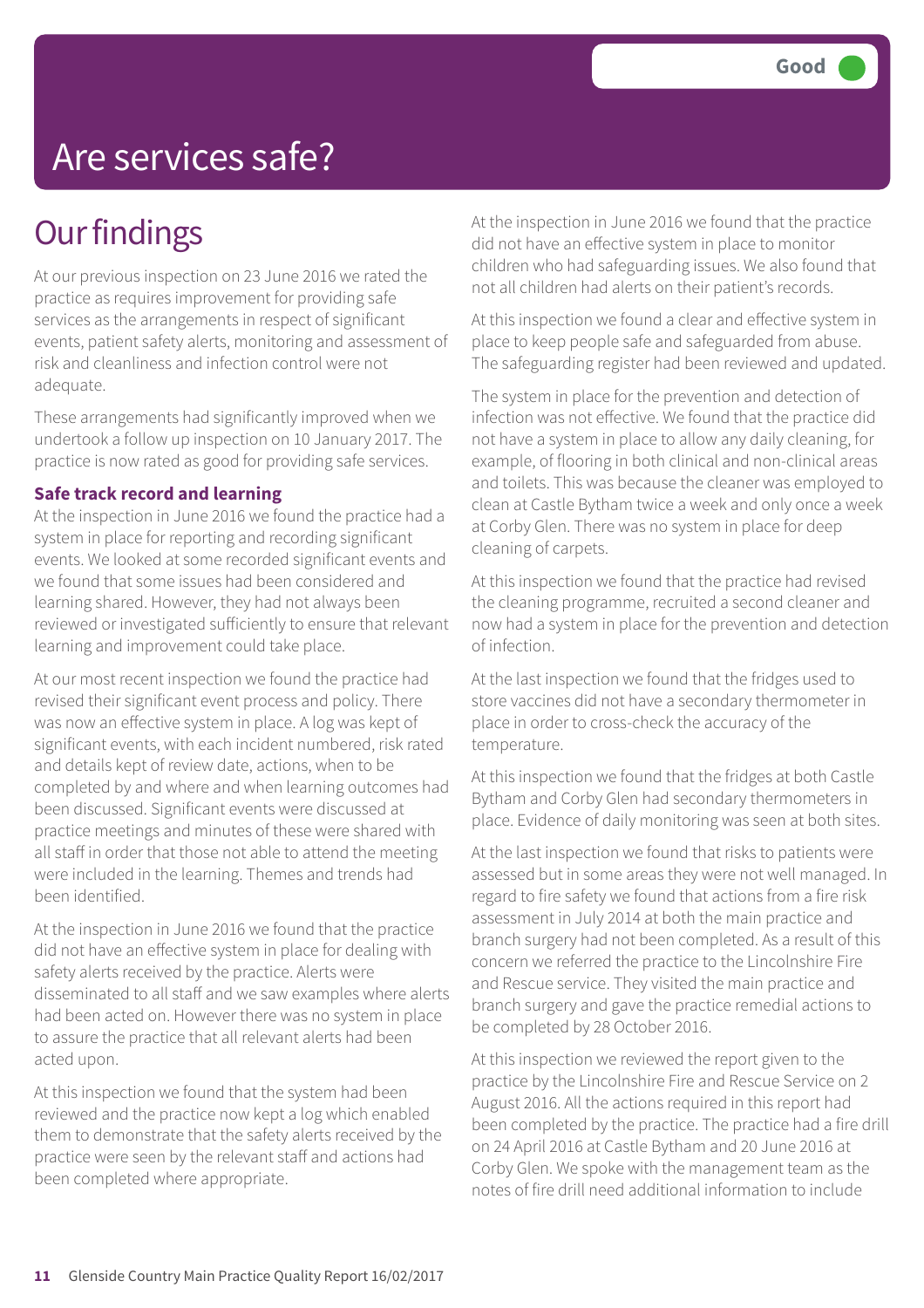### Are services safe?

number of patients evacuated, any problems identified and actions completed. The practice had no staff trained as fire wardens but had one member of staff booked for training on 17 January 2017.

At the last inspection we found that there were no suitable arrangements in place relating to the management of legionella at both the main practice and the branch surgery.

At this most recent inspection we were told and we saw that the practice had made attempts to employ a contractor to complete the remedial actions from the 2013 Legionella risk assessment. This had not been successful so they had another external contractor visit the practice on 9 January 2017. The practice had a date of 19 January 2017 for the remedial works to be carried out. We asked the practice to confirm to the Care Quality Commission (CQC) once the work had been completed. The practice have since confirmed to the CQC that this work has been completed.

We looked at the legionella water temperature monitoring at both Castle Bytham and Corby Glen. We found at Corby Glen it had been completed on a monthly basis since the last inspection. However at Castle Bytham we found a number of gaps. We spoke with the practice manager who told us they were aware that the recording had not be carried out monthly and had put in further steps to prevent a reoccurrence. This would be monitored to ensure it was effective.

At the last inspection we found the practice had in place a medicines delivery service to a collection site in the village of Greetham in Rutland. We were not assured that the current arrangements in place ensured the safety of the medicines or the people who property the medicines were stored in.

At this most recent inspection we were told and we saw that the practice no longer delivered medicines to the collection site as it had not been possible to ensure ongoing safety and suitability.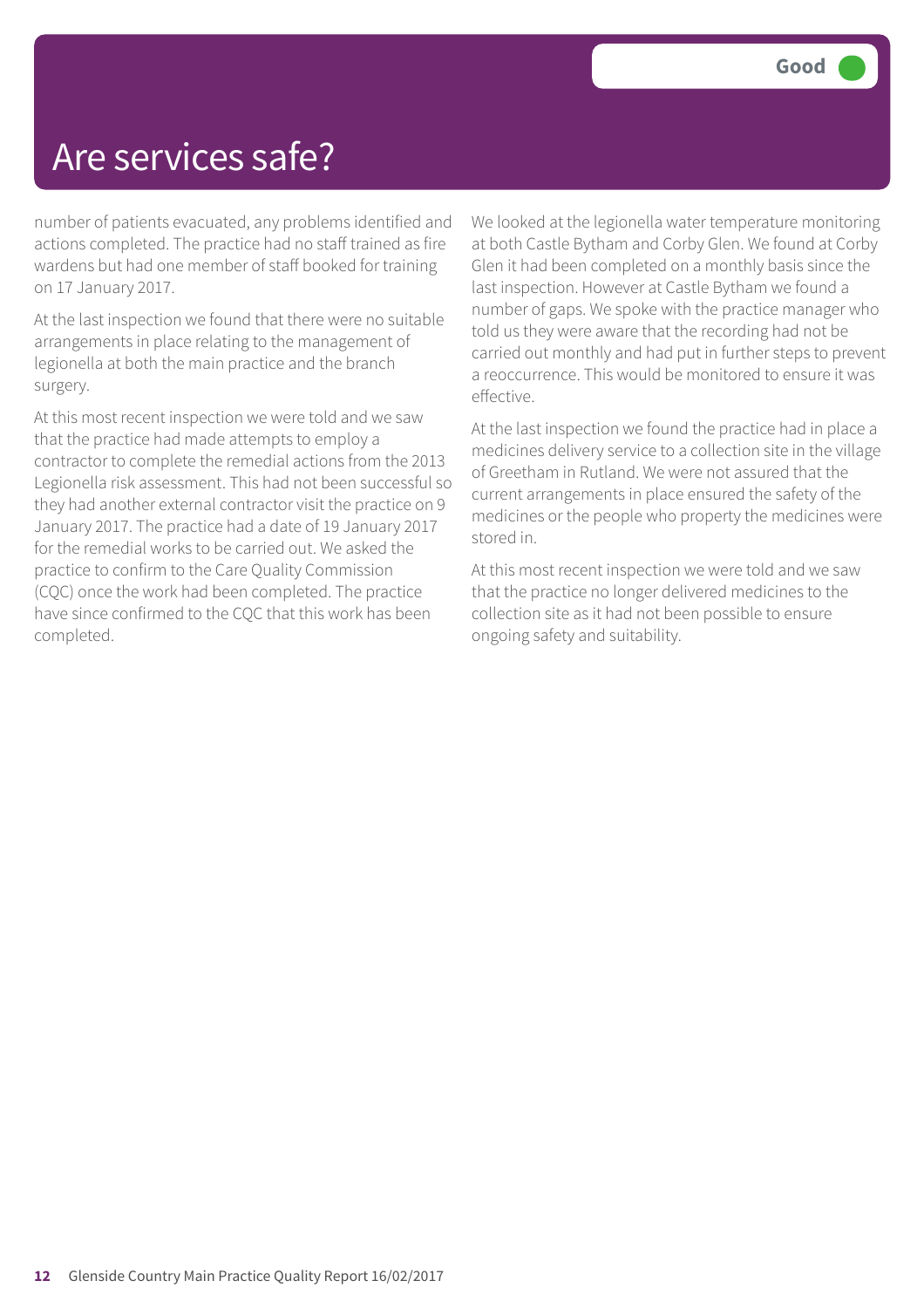## Are services effective?

(for example, treatment is effective)

### **Our findings**

At our previous inspection on 23 June 2016 we rated the practice as requires improvement for providing effective services as the arrangements in respect of clinical audits and staff appraisal needed improving.

These arrangements had significantly improved when we undertook a follow up inspection on 10 January 2017. The practice is now rated as good for providing effective services.

#### **Effective needs assessment**

At the last inspection we were not assured that the practice had systems in place to keep all clinical staff up to date with National Institute for Health and Care Excellence (NICE) best practice guidelines. We looked at practice meeting minutes and could not find any evidence that NICE guidance was discussed with all staff.

At this most recent inspection we reviewed meeting minutes and saw that NICE guidance was a standing agenda item, guidance had been discussed with staff and an icon was available on the practice computer system for staff to use for guidance as required.

#### **Management, monitoring and improving outcomes for people**

At the inspection in June 2016 we saw evidence of clinical audits but none were completed audits where the improvements made were implemented and monitored.

At this inspection we saw evidence of two further audits. There was evidence of improvements that had been made but further work needs to be completed to ensure the improvements are well documented. We spoke with the management team who told us that they now had a member of staff who would have responsibility for setting up an audit yearly plan. They would support the clinical team with the documentation to ensure improvements were implemented and monitored.

#### **Effective staffing**

Staff had the skills, knowledge and experience to deliver effective care and treatment.

At the last inspection we reviewed the system in place for the monitoring of staff training. We found that it was not effective as we found that GPs had not received training in areas such as infection control or fire safety. We were told that staff had not received training in the Mental Capacity Act. Nurse appraisals did not always have a clinical input.

At this inspection we were told and we saw evidence that all staff were up to date with mandatory training such as infection control, fire safety, basic life support and safeguarding. Both nurses had received an appraisal with clinical input. Clinical supervision had not taken place but we were told and we saw that the practice had an open culture where any issues could be discussed with the lead GP.

#### **Coordinating patient care and information sharing**

At the last inspection we found that the practice did not have a robust system in place to monitor and ensure referrals for two week wait patients were completed in a timely manner. The practice did not have a policy to provide staff with guidance.

We also found that the practice did not have a robust system for the scanning of information onto the electronic patient record.

At this inspection we saw evidence that the practice had made changes to the system in place to ensure referrals were completed in a timely manner. The practice had also reviewed their system for the scanning of incoming post and the monitoring of changes to patients medicines on discharge from hospital. Both systems were now effective.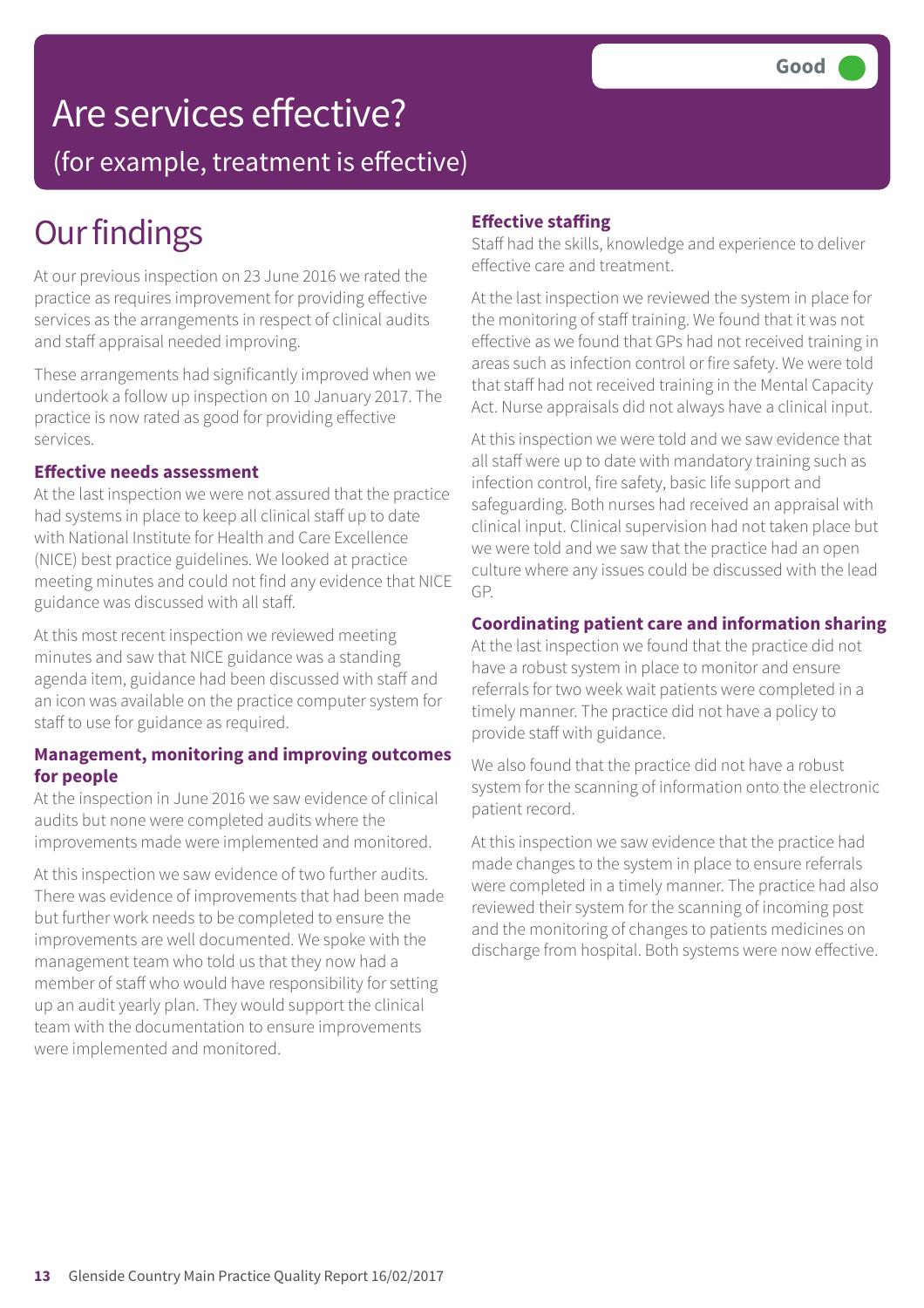### Are services well-led?

(for example, are they well-managed and do senior leaders listen, learn and take appropriate action)

### **Our findings**

At our previous inspection on 23 June 2016 we rated the practice as requires improvement for providing well-led services as there was no overarching governance structure.

We issued a requirement notice in respect of these issues and found arrangements had significantly improved when we undertook a follow up inspection of the service on 10 January 2017.The practice is now rated as good for being well-led.

Following our inspection in June 2016, the practice had reviewed and reflected on some of the governance systems they had in place and how to involve the whole practice in the delivery of it. It was evident at this inspection that all staff were involved and committed in delivering this.

#### **Governance arrangements**

At our inspection in June 2016 we found that the practice did not have effective governance systems in place for:-.

- Reporting, recording and monitoring of significant events and the identification of themes and trends.
- Risks to patients who used services were assessed. For example, fire and legionella.
- Clinical audits had taken place but had limited to demonstrate quality improvements to patient outcomes.
- The practice did not have a robust system in place to ensure referrals were completed in a timely manner, monitor changes to patients medicines on discharge from hospital or the scanning of incoming post.
- At the last inspection we could not see that lessons were always learnt from individual concerns and complaints and that an analysis of trends and actions were taken to as a result to improve the quality of care.
- Practice specific policies were implemented and were available to all staff. However some needed a review to include the lead member of staff and who to contact for further guidance.

At our most recent inspection we found that systems and processes had been fully reviewed and the practice now

had an overarching governance framework which supported the delivery of their strategy and good quality care. This outlined the structures and procedures in place and ensured that:

- We found that the system for significant events had been reviewed along with the policy and reporting form. Recording and investigations were detailed and actions were identified and implemented. Meeting minutes represented the discussion that took place.
- Themes and trends had been identified for both significant events and complaints and actions had been taken where appropriate.
- The practice had implemented an effective system for dealing with patient safety alerts.
- Patients on the safeguarding register had been reviewed to ensure where appropriate icons and alerts were visible on the electronic patient record system.
- Risks to patients were now assessed and most were now well managed.
- An effective system was now in place for regular and accurate temperature monitoring of the pharmaceutical fridges on both sites to ensure that vaccines were stored safely.
- NICE guidance was now a standing agenda item on clinical meetings which ensured all clinical staff kept up to date with national guidance and guidelines.
- Further clinical audits had been completed but further work was required to ensure they were able to demonstrate that improvements have been achieved.
- Monitoring of staff training and appraisals now took place.
- The practice now had effective systems in place to ensure referrals were completed in a timely manner, monitor changes to patients medicines on discharge from hospital and for the scanning of incoming post.
- The practice had reviewed the system for the identification of carers and provided written information to direct carers to the various avenues of support available to them.